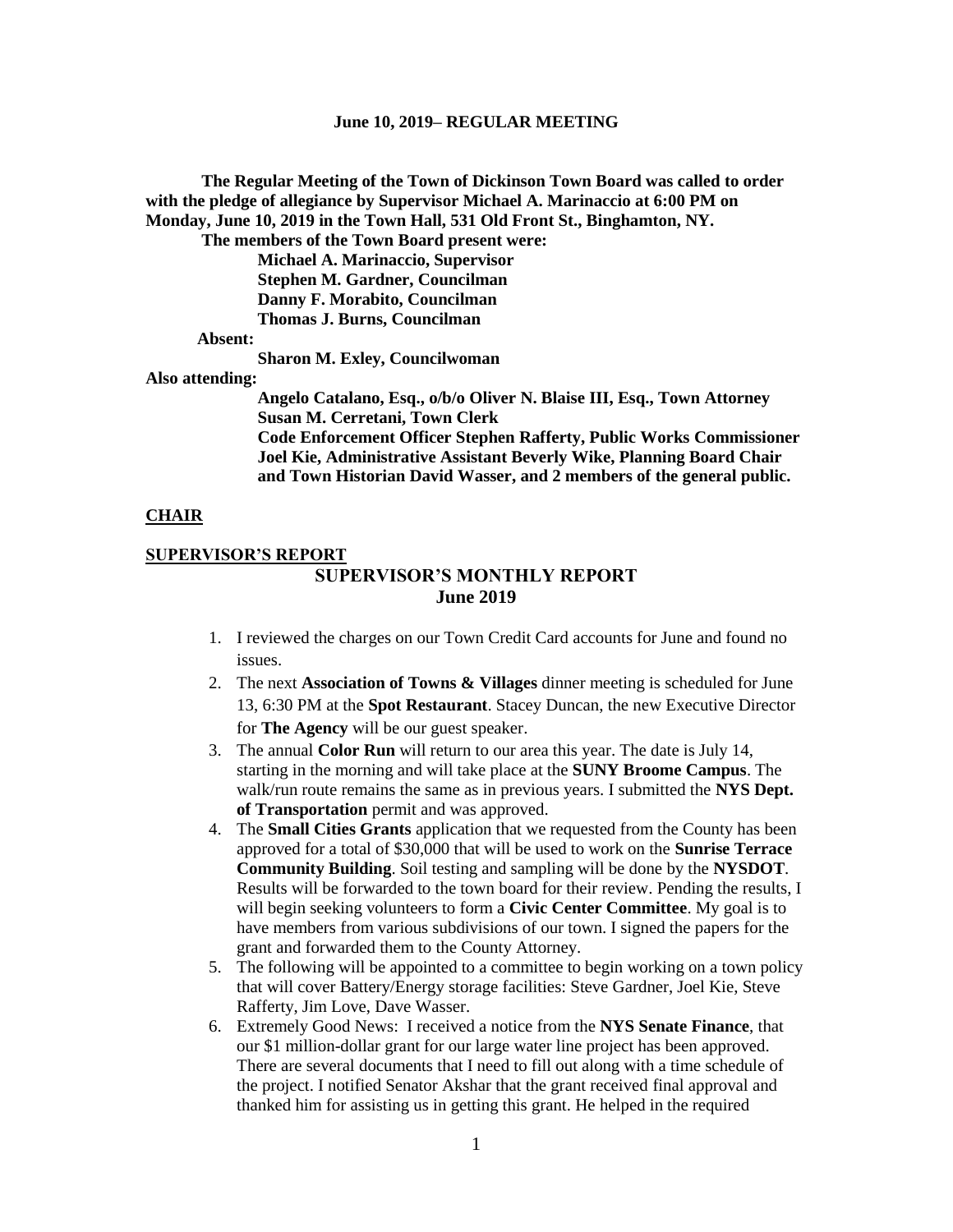- 7. documentation. Joel and I will review the documents to determine if assistance is required.
- 8. I will be chairing the next **BMTS Policy** board meeting on Thursday, June 13, 11 AM at the County Office Building.
- 9. I am attending the "**Our Community Salutes of High School Enlistee Recognition Ceremony"** which takes place on June 19, Windsor High School, in recognizing and honoring local high school seniors who will be joining the military after graduation.
- 10. A County Shared Services meeting is scheduled for Wednesday, June 26, 4 PM. I plan on attending.
- 11. My trip to Washington DC with our Executive Board of Directors of the **NYS Association of Towns** turned out to be very successful. We met with the following Senators and Congresspersons: representatives Delgado, Reed, Brindisi, Zeldin, Morelle, Maloney, and Tonka. Our last meeting was with senator Schumer. Main topics we discussed were Broadband, Transportation and Tax Incentives.
- 12. I attended he 65th Annual Awards Dinner for **ACHIEVE**. As always, the event was wonderful with over 400 people in attendance. Many of the staff and program participants received special recognition and awards for their achievements and performance.

#### **Code Violations Report**:

- 1. 18 Pleasant Court/Fannie May, Tall weeds and grass, tree debris
- 2. 557 Old Front St., tall weeds and grass, cut shrubs along fence for over a year
- 3. 338 Prospect, debris and trash on property
- 4. 16 Stearns Rd., various furniture and garbage at side of house
- 5. 21 Hickory, tall weeds and grass
- 6. 48 Sowden, doing construction without a permit, various trash and debris on property, structural changes to the house without permit
- 7. 561 Old Front St., grass clippings on road and sidewalk
- 8. 22.5 N. Louisa, tall weeds and grass, tree branches and basketball; hoop in yard and not picked up
- 9. 7 N. Louisa, flooring on side of yard
- 10. 226 Lower Stella Ireland, junk in front, back and side of property. Plows tractors, ladders and scrap metal. Tall weeds and grass
- 11. 3 N. Louisa, tall weeds and grass, brush and tree debris, various garbage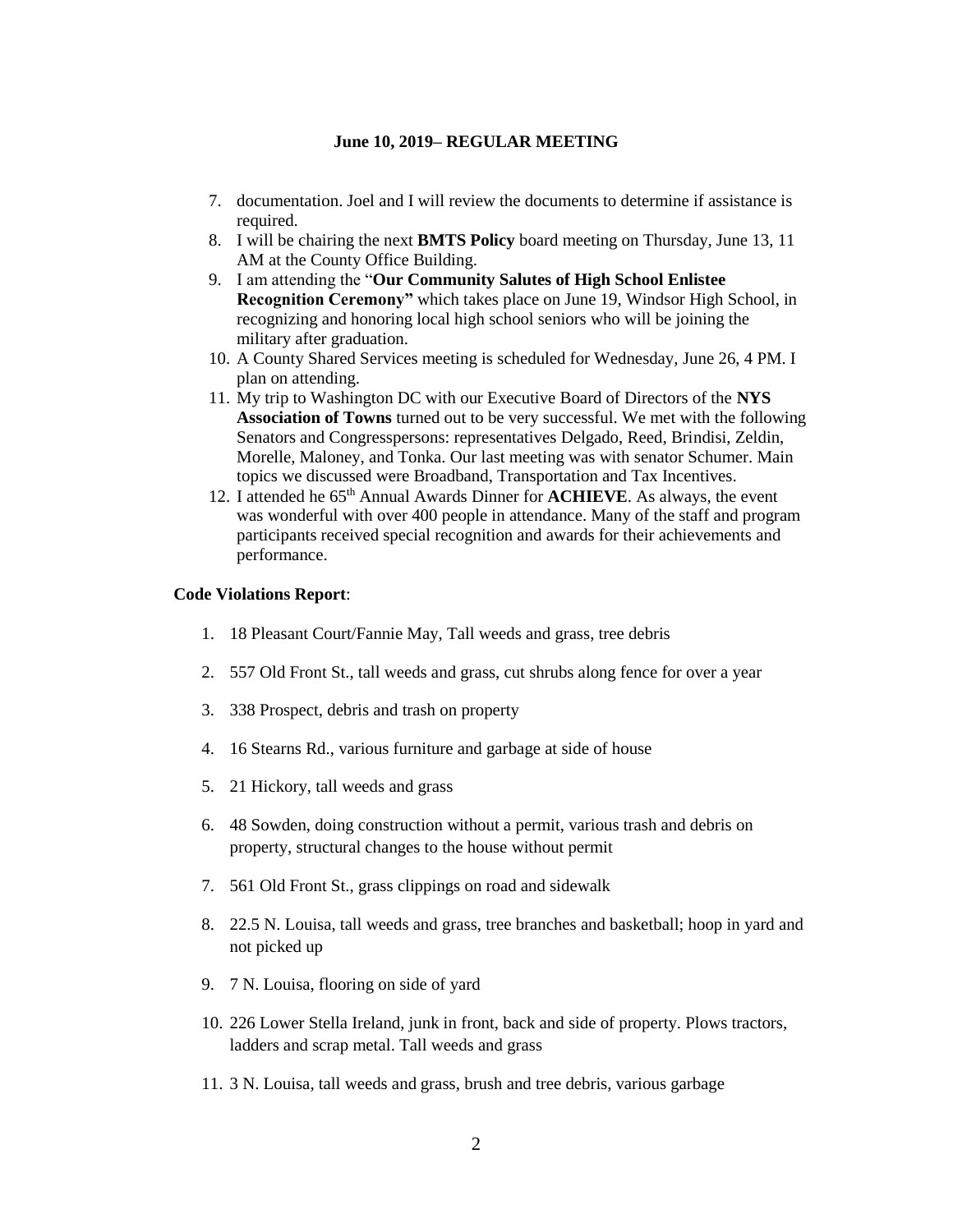## **Dog Control Reports**

Report has not been submitted as of today

## **NYSEG Warning Letter:**

No **NYSEG** warnings issued

## **Next Meeting:**

Our next board meeting will be on Monday, July 8, 5:30, Work Session/Regular meeting.

## **PUBLIC COMMENTS**

Supervisor Marinaccio opened the meeting to public comments. None being heard.

# **COMMITTEE REPORTS**

## • **PUBLIC WORKS**

o Councilman Gardner reported that he attended a **Flood Task Force** meeting on June  $4<sup>th</sup>$  at the Broome County Office Building. The topics included the study of the levees in the area and **FEMA**'s update of flood insurance and flood maps. Councilman Gardner brought back literature from the session for Council members to read. Supervisor Marinaccio added that **Broome County Director of Planning** Mr. Frank Evangelisti has asked the **Army Corp of Engineers** to make available the full draft report of their study.

# • **FINANCE**

# o **SUPERVISOR MONTHLY REPORT**

Councilman Morabito made a motion to accept the **Supervisor** monthly report for the month of **April** seconded by Councilman Gardner. All in favor.

# o **TOWN COURT MONTHLY FINANCIAL REPORT**

Councilman Morabito made a motion to accept the Financial Report for the **Town of Dickinson Court** for the month of **April** in the amount of **\$46,989**. Distribution:

State: \$37,334.00 County: \$25.00 Town: \$9,528.00 Other: \$152.00

On motion of Councilman Morabito and seconded by Councilman Gardner. All in favor.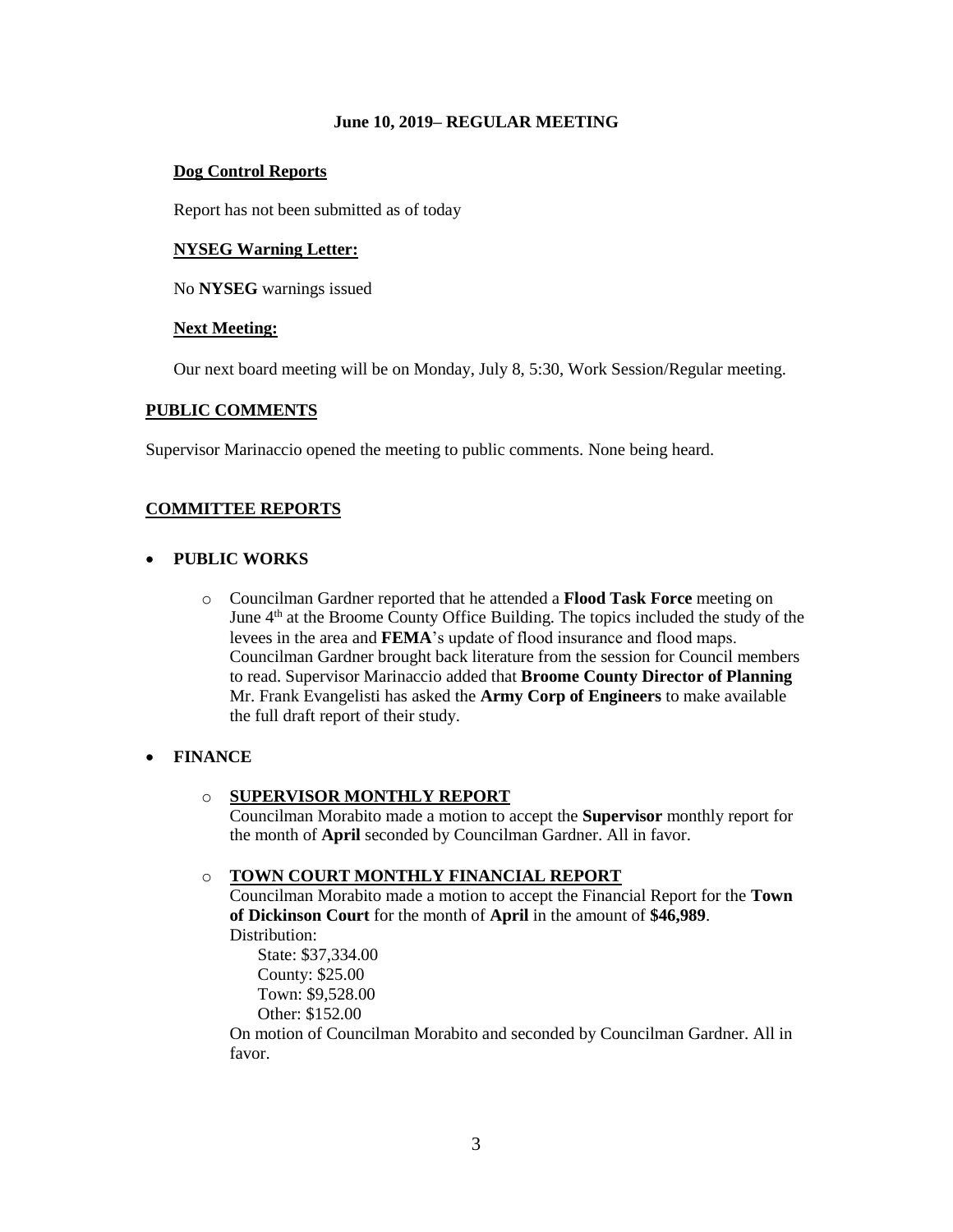## o **TOWN CLERK MONTHLY FINANCIAL REPORT**

Councilman Morabito made a motion to accept the **May Monthly Financial Report** for the **Town Clerk in the amount of \$1,198.29**. On a motion by Councilman Morabito seconded by Councilman Burns. All in favor.

| <b>Town Clerk's Report</b>           |            |
|--------------------------------------|------------|
| May 2019 in the amount of \$1,254.29 |            |
| <b>NYSDOH</b>                        | \$0.00     |
| NYS Ag & Markets spay/neuter program | \$56.00    |
| <b>Supervisor Town of Dickinson</b>  | \$1,198.29 |

## **ABSTRACTS FOR APPROVAL**

On Motion from Councilman Morabito, seconded by Councilman Morabito to approve **abstract # 6**, dated **June 10, 2019** in the amount of **\$191,493.19.** Vote Ayes-4, Nays-0, Absent-1.

> Supervisor Marinaccio voting Aye Councilman Gardner voting Aye Councilwoman Exley Absent Councilman Morabito voting Aye Councilman Burns Aye

Unanimously passed and noted as duly adopted.

# **Abstract Summary of Audited Vouchers for Funds respectively in the amount(s) of \$191,493.19.**

#### **Voucher #6 for June 2019 year in the amount of \$191,493.19:**

| <b>General Fund</b>          | \$54,211.47  |
|------------------------------|--------------|
| <b>Part Town</b>             | \$0.00       |
| <b>Highway</b>               | \$122,062.67 |
| <b>Fire districts</b>        | \$0.00       |
| <b>Light Districts</b>       | \$3,978.75   |
| <b>Sewer Operating Dist.</b> | \$7,557.35   |
| <b>Water Operating Dist.</b> | \$3,682.95   |

#### • **PERSONNEL**

Nothing to report

# • **PLANNING**

o Planning Chair Dave Wasser reported that the board continues to work on the Comprehensive Plan regarding **Age friendly 50+** senior initiatives. Once Attorney reviews the language it will be presented to the Board.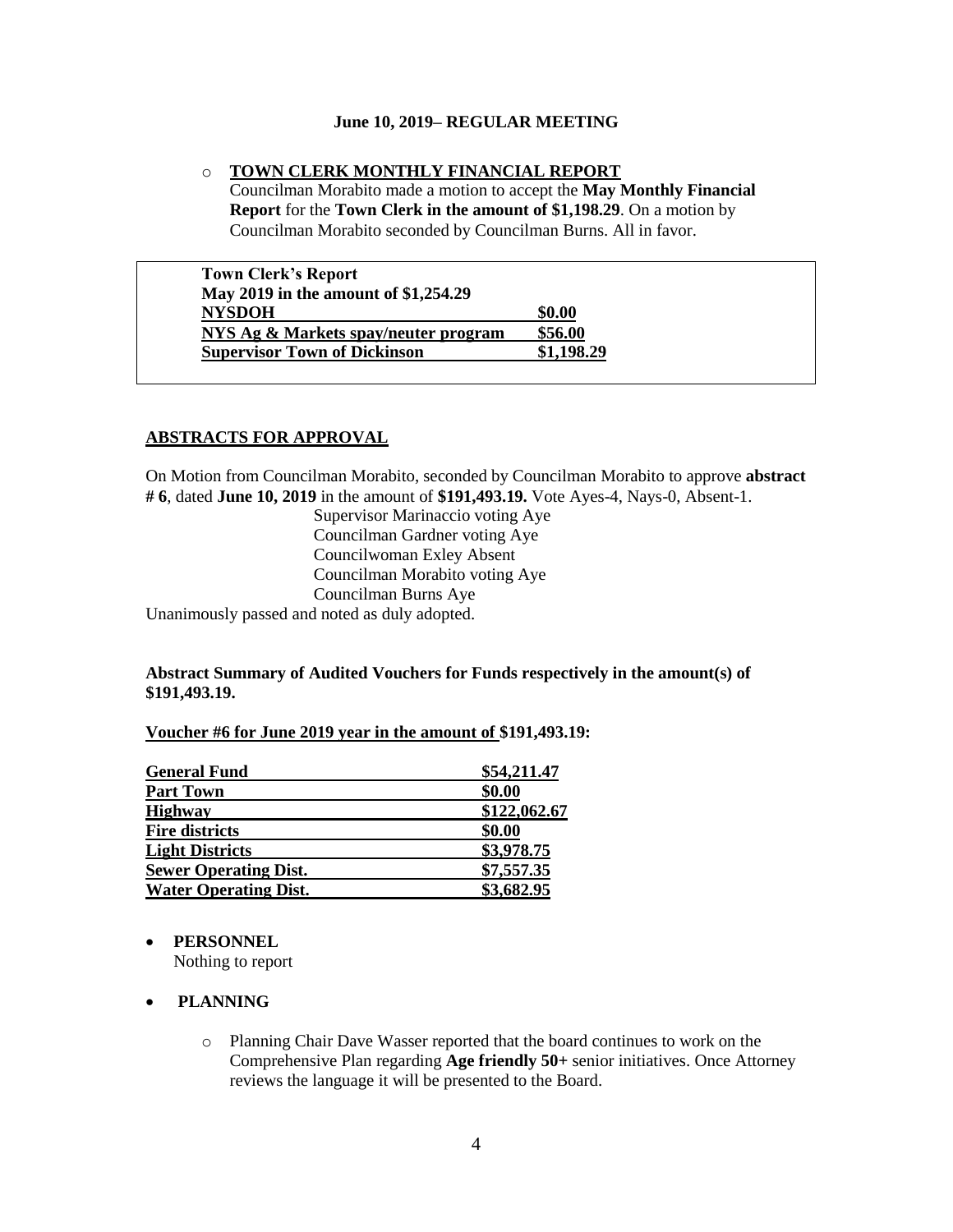## **APPROVAL OF MINUTES**

On a motion by Councilman Morabito seconded by Councilman Burns to approve the **May 6, 2019 Work Session minutes and the May 13, 2019 Regular Meeting Minutes**. All in favor. Vote Ayes-4, Nays-0, Absent-1.

## **ATTORNEY**

#### **RESOLUTION 2019- 15**

The following Resolution was offered by Councilman Gardner, who moved its adoption, seconded by Councilman Burns to wit:

BE IT RESOLVED, by the Town Board of the Town of Dickinson, Broome County, New York as follows:

## **RESOLUTION: APPROVING STANDARD WORKDAY AND REPORTING RESOLUTION FOR TOWN EMPLOYEES AND OFFICIALS TO NEW YORK STATE RETIREMENT SYSTEM**

The question of adoption of the foregoing Resolution was duly put to a vote on roll call which resulted as follows: All in favor. Vote Aye–4, Nays-0, Absent-1.

> Supervisor Marinaccio voting Aye Councilman Gardner voting Aye Councilwoman Exley Absent Councilman Morabito voting Aye Councilman Burns Aye

All in favor. Resolution to be posted on website and on Town signboard for a period of 30 days and filed with the Office of State Comptroller within 15 days after the public posting period has ended.

#### **RESOLUTION 2019-16**

The following Resolution was offered by Councilman Morabito, who moved its adoption, seconded by Councilman Gardner to wit:

BE IT RESOLVED, by the Town Board of the Town of Dickinson, Broome County, New York as follows:

**RESOLUTION: AUTHORIZING THE TOWN BOARD MEETING DATE CHANGE FOR THE COMBINED WORK SESSION/REGULAR MEETING FROM THE PREVIOUSLY SCHEDULED DATE OF AUGUST 12, 2019 TO AUGUST 19, 2019 AT 5:30 PM**

The question of adoption of the foregoing Resolution was duly put to a vote on roll call which resulted as follows: All in favor. Vote Ayes-4, Nay 0, Absent-1.

> Supervisor Marinaccio voting Aye Councilman Gardner voting Aye Councilwoman Exley Absent Councilman Morabito voting Aye Councilman Burns Aye

All in favor.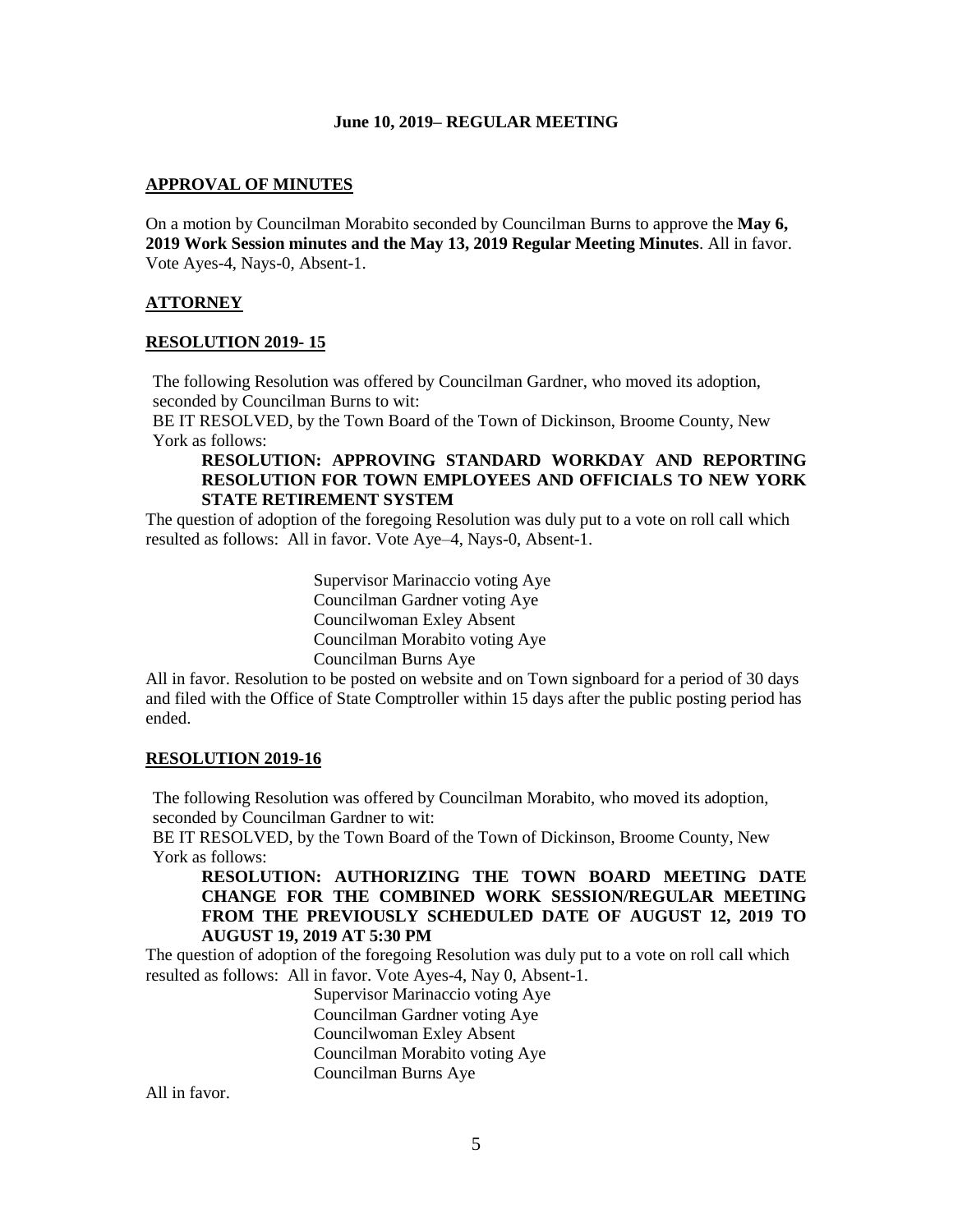# **ESTABLISH A COMMITTEE FOR BATTERY ENERGY STORAGE LAW**

Attorney Catalano followed up on last week's discussion regarding the Battery Energy Storage Law. Supervisor Marinaccio would like to set up the committee comprising it with members Councilman Gardner, Public Works Commissioner Kie, Code Enforcement Officer Rafferty, Jim Love, and Planning Board Chair David Wasser and Town Attorney and put this on a fast track.

# **LOCAL LAW FOR REPEAT OFFENDER FOR GARBAGE/SOLID WASTE VIOLATIONS**

Attorney Catalano followed up on last week's discussion regarding the local law for repeat offender for garbage/solid waste violations and reported that he completed the research and stated that the associated fee can be assessed to taxes. Mr. Catalano will try to get a draft together by the July meeting and ready by the July meeting and hold a Public Hearing in August or September.

# **NORTH ELY STREET DEED**

Attorney Catalano stated that the North Ely Street paperwork is ready. Public Works Commissioner Kie stated that the property owners will be contacting us shortly.

# **USE OF FORCE**

Commissioner Kie reported that New York State will be requiring mandatory reporting and training regarding **Use of Force**.

# **PUBLIC WORKS – WATER & HIGHWAY DEPARTMENT**

- Public Works Commissioner Kie reported the generator has been serviced and is working properly in case of emergency
- The Highway Department is paving and putting curbs back in on North Moeller Street.
- Mr. Kie reported that 3 out of the 8 Clifton Avenue residents have responded to the letter regarding the sewer system. Mr. Collins, a Clifton Avenue resident, would like to know what the options are. Mr. Kie would like to eventually have a neighborhood informational meeting.

# **PLANNING & ZONING BOARD**

Mr. Rafferty reported that the Zoning Board of Appeals met on June 5, 2019 to consider a variance for a permit to enlarge a deck. The side setback variance was granted by a vote of 5-0.